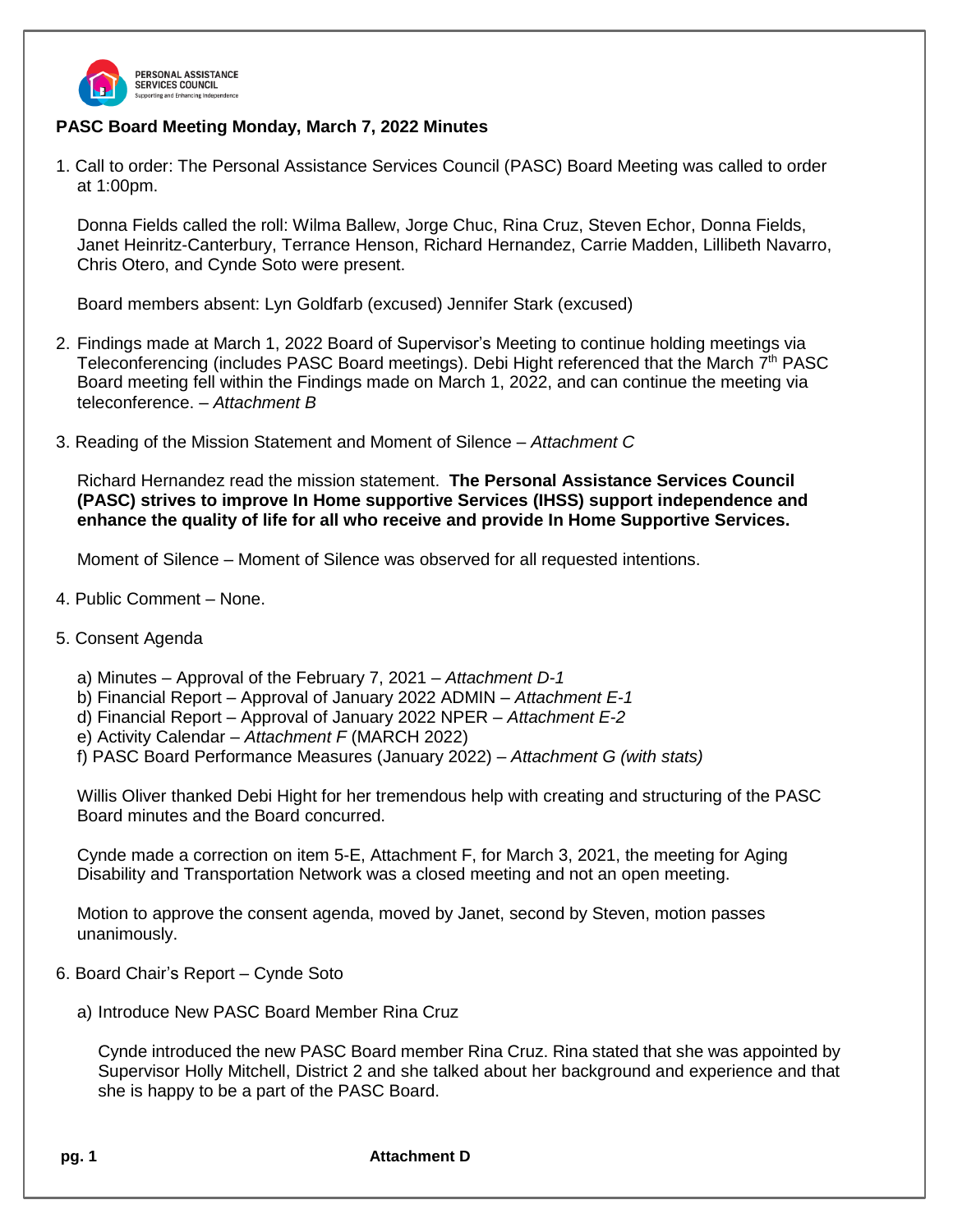## b) Board of Supervisor Meetings - Outreach and Reports

Janet stated that she has not had any meetings with her BOS representative but would like to get Rina involved in speaking with her BOS deputy. Rena stated that she would like to follow up with Janet and get more background information before reaching out to the 2<sup>nd</sup> district.

Donna stated that she and Janet and a few others were on a call stating that they were in favor of Supervisor Janice Hahn's motion to ensure County COVID response meets the needs of immunocompromised and disabled. She also talked about the provider crisis. Janet added that Greg sent a notice informing the PASC Board of this BOS agenda item and how to call in and participated.

Lillibeth made a statement in the chat and said that she formally emailed the  $2<sup>nd</sup>$  district to ask for a date to meet with them in the next two weeks.

## c) IHSS Share of Cost Update – Terrance Henson *– Attachment I1, I2, I3*

Terrance brought to the Board's attention the attachments and he expounded on the updates and the flyers. He also stated that questions will not be directed to PASC but to Bet Tzedek and the Health Consumer Center.

Janet asked what language will the flyers be in and Terrance responded, he has it in English but will see if they can be in other languages.

Rina asked how the flyer would be distributed and Greg stated that PASC can send out an E-Blast, post them in PASC's resources and the PASC website. Janet added that the flyers can be distributed out to the media campaign and Greg's and the Board member's lists as well.

## 7. Provider Shortage Crisis Media Campaign – Carrie Madden

Carrie reported that her team had a meeting with DPSS and they provided them with a document that is not to be shared so Carrie gave a summary of it. She talked about the marketing goals to register 500 new providers within 90 days and if not met, it would be extended out to 6 months. They will be looking at targeting existing providers and work with community-based organizations, look at vocational schools, employment agencies, DPSS social media followers, DPSS website visitors as well as a web-slider. They will also use, email, texting, social media tool-kit and advertising on the various DPSS platforms and digital bulletin boards at the DPSS offices, CBOs and creating posters as well. She also talked about the marketing themes for existing providers who can sign up for more work and hours by joining the PASC registry and calling the office. She also stated that for prospective providers, IHSS is hiring new providers with a starting pay of \$16-\$19 per hour and call the helpline. There will be posters at new provider orientations showing how to join the PASC registry as well as a newsletter with information.

Terrance commented on the campaign and complimented Carrie and DPSS and its endeavors.

Greg added that DPSS wanted to know what the goal would be for the registry and he stated that he told them that the PASC contract stated that the registry is to increase by 10% and that is how the 500 number was determined.

Janet asked for clarification on the how existing providers get more hours and Greg explained that process in regards to how they can apply with PASC.

**pg. 2 Attachment D**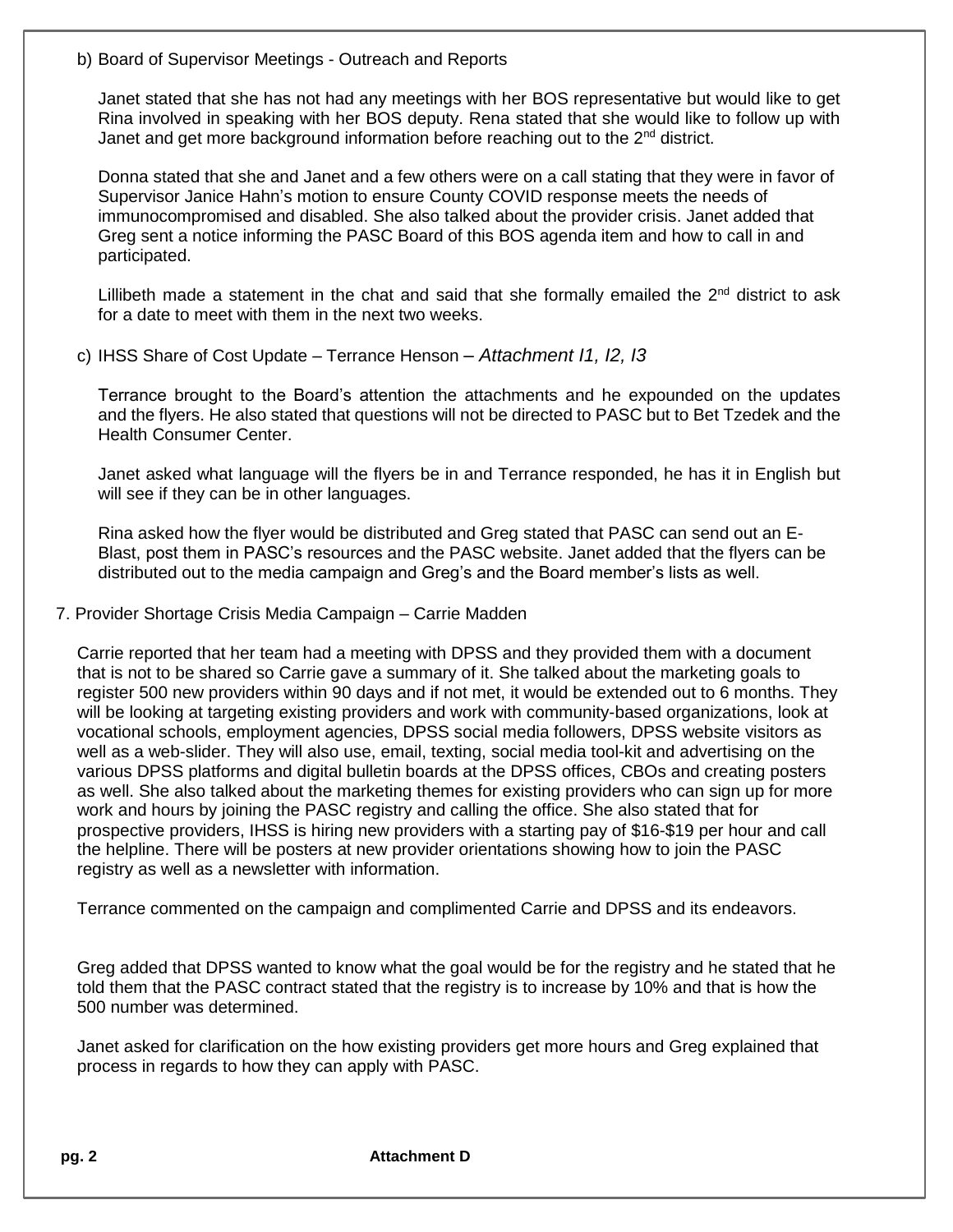Steven asked about a provider he is working with and what is the process for her to become a provider and Greg explained that process as well. Steven also asked for the referral phone numbers and to email them to him and Greg said he would send it to him.

Terrance clarified that the process to become a provider has not changed and he explained the reason behind the marketing campaign.

Rina asked if it's normal to have 4,500 providers that have not worked in the past six months. Greg stated that he does not know if it is normal or not and that they have not had the chance to study those numbers. He stated that PASC is supposed to receive a list every year from DPSS which is in our contract with DPSS and this is only the second time that PASC has received the list.

Janet asked about the outreach efforts and Carrie stated that she explained to DPSS that it is a good idea to reach out to the consumers because they know who may possibly need a job and she also reiterated about the emailing and text messaging to the consumers.

Cynde asked if Carrie has been collecting lists of contacts and Carrie stated that they need partners and if the board has partnership with organizations, they can put this information on their various platforms, please send them to her team.

- 8. Executive Director's Report Greg Thompson
	- a) Statewide Emergency Backup Program Update

Greg talked about the trailer bill in regards to the State developing a permanent emergency backup program.

He pointed out the eligibility and the requirements for the statewide permanent back-up program and he explained the process, the differential, operating business hours, recruiting and how similar it is to the PASC BUAP.

He also talked about the funding and how it will impact PASC and he stated that he believes it will start as early as July 2022. He informed the Board if they have any questions or feedback to let him know as well as he pointed out that there are no training requirements.

Terrance asked if this will supersede the county BUAP as well as for all counties and he asked about the personal care hours and will that be affected. Greg responded that there will be two separate backup programs and he explained the process, personal care hours requirements and differentials between the two.

Lillibeth commented about the statewide backup program and she suggested if we can link the BUAP to an emergency preparedness network and she gave examples. Greg responded and stated that he does participate in the statewide emergency back-up task force calls. He also talked about and explained San Francisco's back-up program and who they are affiliated with and he stated that he will continue to advocate.

Janet asked if we are in danger of losing the \$3 BUAP differential and Greg stated that this will be a county decision.

b) Career Pathway Update

Greg explained the Career Pathway program and what it is designed to do and he talked about the funding. He pointed out the concerns of consumers but he also pointed out the opportunities for the providers.

**pg. 3 Attachment D**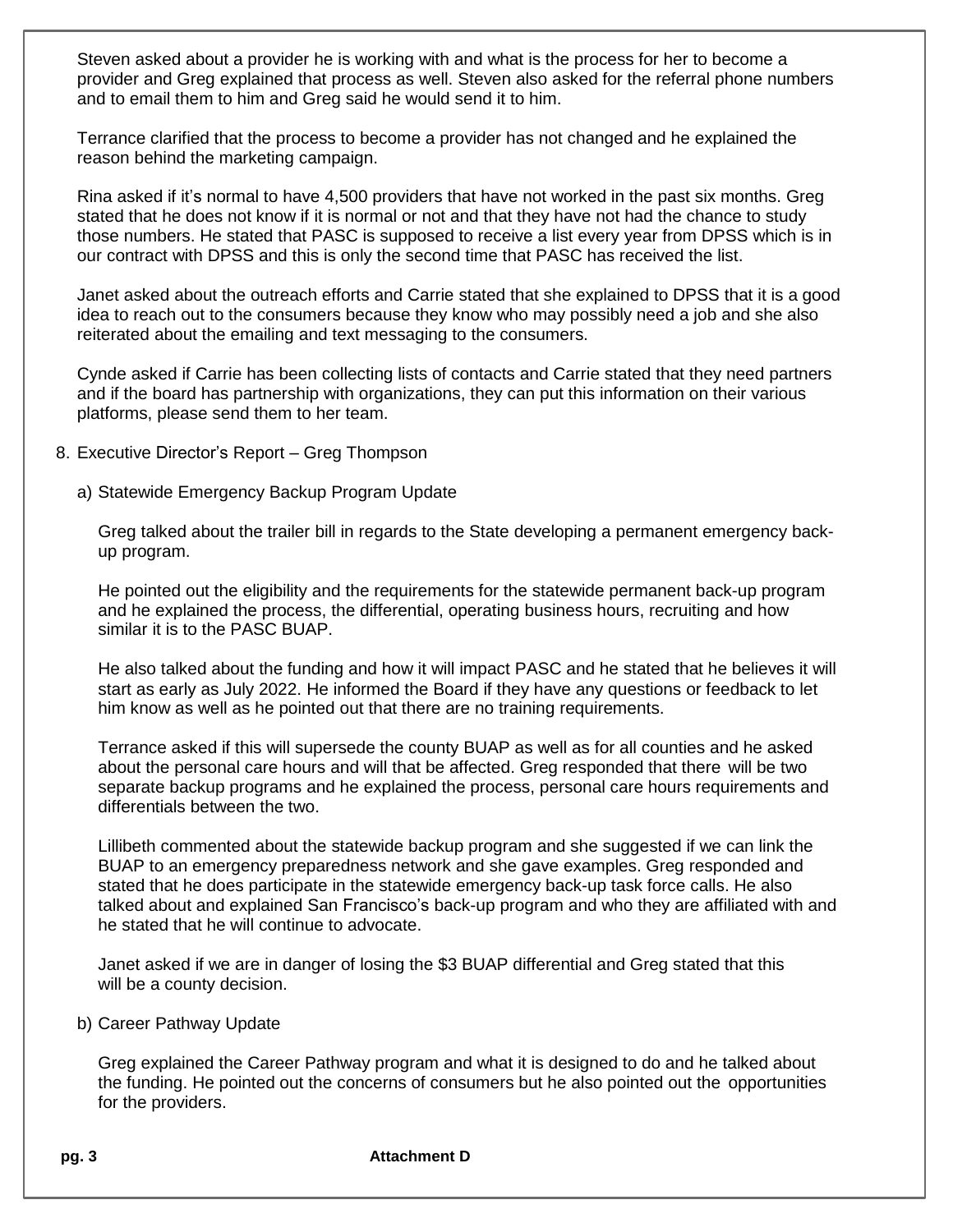He also talked about his idea if there were a Career Pathway within IHSS and the statewide backup program when a provider completes training, they can get the higher differential where and can respond quicker to some of the more complicated cases.

Greg also talked about the categories of the Career Pathways and expounded on them, such as, training for cognitive impairment, behavioral health, complex physical care and needs, and transitioning into homecare. He also stated that the providers will be paid to attend these training classes and also given incentives.

Greg reminded the Board of a listening session and he will send an email to the Board and encouraged them to make comments.

Greg also explained some of the challenges of the Career Pathways program as well as the RFP process. PAs will be able to apply for funding and that they have been talking with the state and CAPA about submitting one proposal and one unified training system for all PAs as well as individual PAs applying for funding.

He also stated that CDSS was asking for further input and that they would meet with the PA directors individually which Greg has emailed them asking for a meeting and is still waiting on a response.

Greg's idea would be to have PASC put together a proposal to develop a curriculum focusing on relationships between consumers and providers, the IP Mode, and various provider training on consumer needs.

c) Enhanced Registry Services – Motion for the Executive Director to Explore Enhanced Model of Services to IHSS Consumers

Greg reiterated on a previous comment from a Board member in regards to the IP mode and asked the Board if he can explore the agency or contract model similar to San Francisco Homebridge. He stated that under the current statute, the county can take 5% of their IHSS funding and spend it on that model and he also talked about what Homebridge does. He also stated that the Board pre-Covid voted against any type of contract or agency model in LA County and before he starts talking with DPSS about options, he would need the Board to make a motion and approve so he can start to explore what other options there are for registry enhanced services.

Lillibeth commented on her support to explore other options. She asked about the training that Deborah Miles was involved in as well as nutrition. Greg stated that SEIU has the Center for Training Enhancement in Los Angeles County and they have multiple trainings which they have received funding.

Janet expressed her thoughts about the IHSS provider trainings and feels that PASC should deal with the trainings itself in these areas which will help the relationship between the consumers and providers. Greg responded and stated that the trainings have not been finalized and he encourages the Board again to make their comments on the stakeholder calls.

Carrie shared her concerns and commented on the training and how consumers need to be trained on how to treat their providers with respect.

Donna stated that she thought there was a program where providers can receive assistance with their timesheets. Janet responded and reiterated what she previous stated and PASC has a department that helps consumers and providers.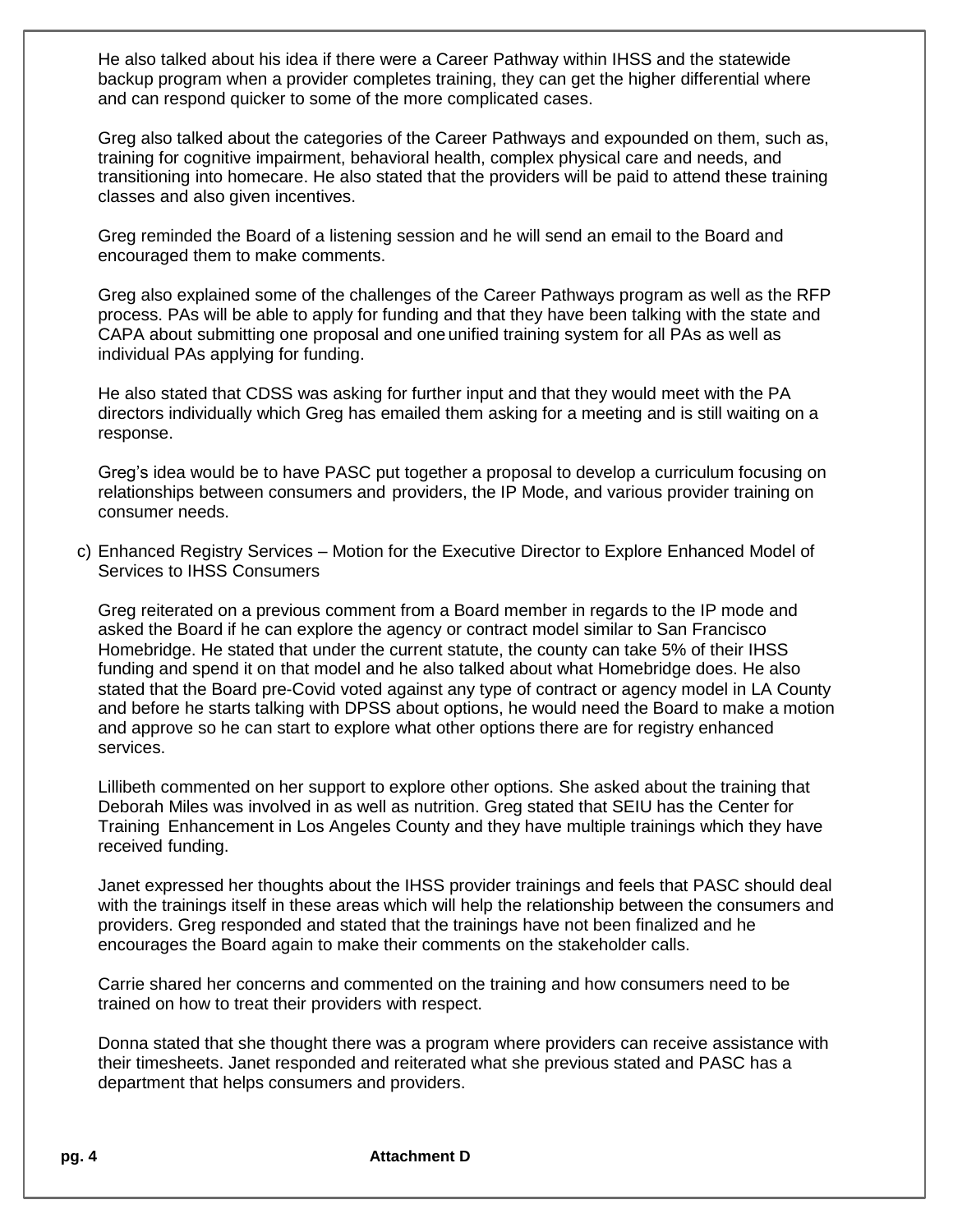Public Comment/Chat box: Kayla Sore stated; could you share more about the incentives to stay with recipients after a certain amount of time, would this be a raise or a bonus. Greg responded and stated that it would be a one-time incentive but does not have the dollar amount.

Greg called for a motion:

Carrie made the Motion: to approve the Executive Director to Explore Enhanced Model of Services to IHSS Consumers; moved by Carrie, second by Lillibeth, motion passes unanimously.

Janet shared her concerns and stated that whatever PASC does is done through PASC as opposed to creating a different organization that consumers and providers have to re-learn. Greg stated that this is the direction he will go but there are no guarantees if the county decides to go to another direction.

9. Legislative Update – Debi Hight *– Attachment H*

Debi brought to the Board's attention to Attachment H and she expounded on it.

Lillibeth commented about co-sponsoring for PASC, statewide registry and a back-up program. Debi responded and stated that the deadline to introduce a bill was in the beginning of February.

Janet commented on CICA's efforts to get the state to require PAs to have consumer advisory committees and to fund them. They have tried to get a sponsor for a bill which did not happen and they are currently trying to get someone from the assembly budget committee to put a letter in and they are reaching out to different assembly members.

Lillibeth asked about access to Sacramento and how can they participate in the committee meetings. Debi responded and reiterated and deferred back to her report Attachment H, page 3, and she pointed out the websites.

- 10. Report from SEIU 2015 Wendy Duchen/Vernita Randall No Representative/No Report
- 11. DPSS: Ying Chan reported:

| <b>TOPIC</b>              | <b>UPDATE</b>                                                                                       |
|---------------------------|-----------------------------------------------------------------------------------------------------|
| <b>IHSS Helpline Data</b> | For the month of January 2022, the IHSS Helpline:<br>Number of calls received: 155,228<br>$\bullet$ |
|                           | o An increase of 42,771 from December 2021                                                          |
|                           | Average Wait Time 13:26 minutes,<br>$\bullet$                                                       |
|                           | General inquiries/calls:                                                                            |
|                           | Case updates/changes.<br>$\circ$                                                                    |
|                           | Payment/Timesheet<br>$\circ$                                                                        |
|                           | Assessment/Reassessment<br>$\circ$                                                                  |
|                           | <b>Provider Enrollment</b><br>$\Omega$                                                              |
|                           | <b>Forms-Providers</b><br>$\circ$                                                                   |
| <b>IHSS Stats</b>         | IHSS Caseload as of February 2022:                                                                  |
|                           | Recipients: 240,973<br>$\bullet$<br>Providers: 196,514                                              |
| pg. 5                     | <b>Attachment D</b>                                                                                 |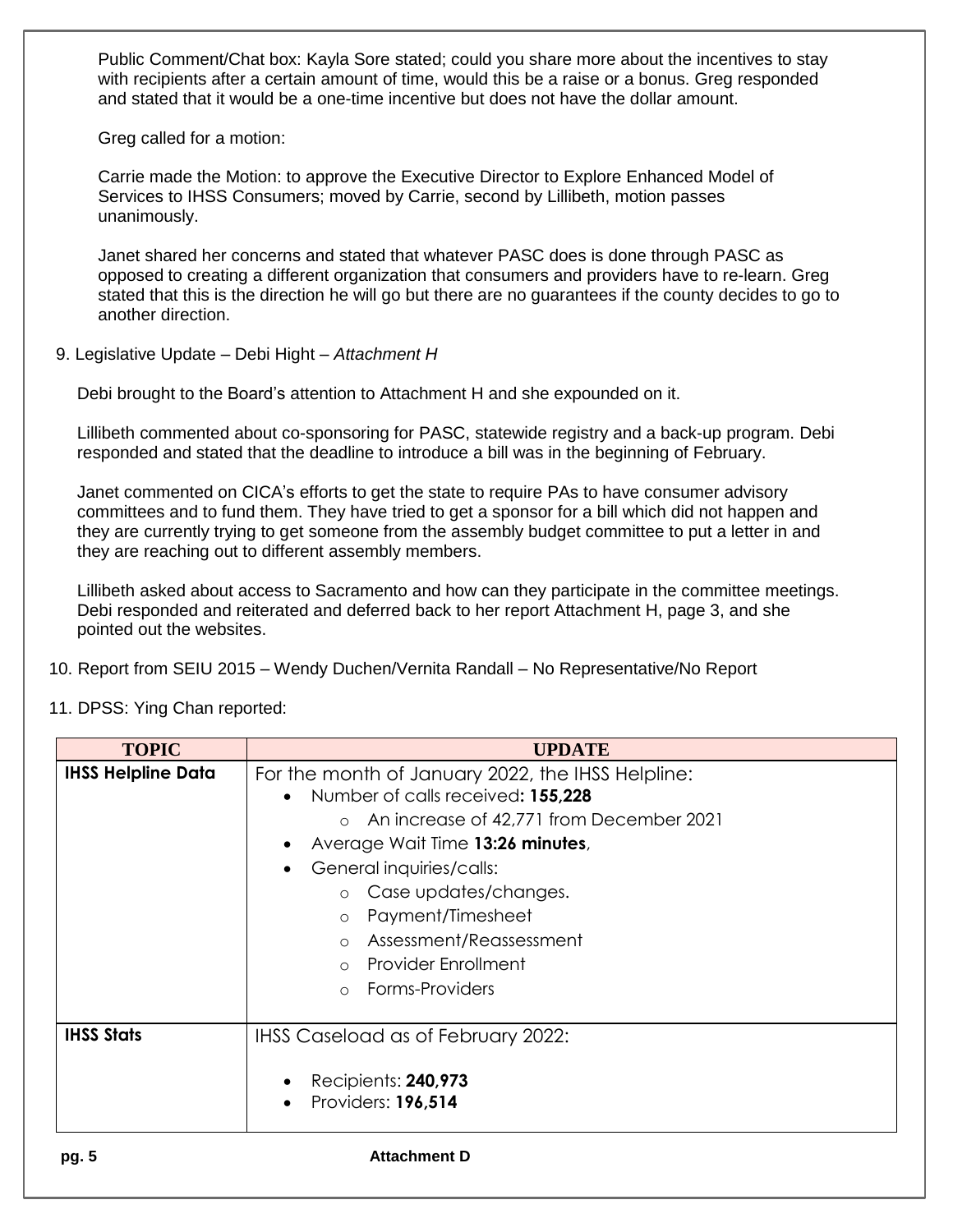| <b>On-Going</b><br><b>Campaigns</b> | Some of the items we have previously reported on are still part of our<br>on-going campaigns and are continuously drawing attention and<br>phone inquiries from the public:<br>1. The COVID-19 Vaccine Booster Requirement for IHSS providers;<br>2. Provider Tax Information-Access W2 online;<br>3. The One-Time Care Economy Payment;                                                                                                                                                                                                                                                                                                                                                                                                                                                                                                                                                                                                                                                                               |
|-------------------------------------|------------------------------------------------------------------------------------------------------------------------------------------------------------------------------------------------------------------------------------------------------------------------------------------------------------------------------------------------------------------------------------------------------------------------------------------------------------------------------------------------------------------------------------------------------------------------------------------------------------------------------------------------------------------------------------------------------------------------------------------------------------------------------------------------------------------------------------------------------------------------------------------------------------------------------------------------------------------------------------------------------------------------|
| <b>New Developments</b>             | As of March 1, 2022, applicant providers have the option to attend the<br>1.<br>provider orientation in-person or online. The in-person orientations are<br>only available in English and Spanish at this time. The online option will<br>also continue to be available to applicant providers.<br>Also, after the orientation applicant providers must present their<br>original current/unexpired government issued photo<br>identification, Social Security Card, and the required provider<br>enrollment forms, in-person at any IHSS office.<br>2.<br>The COVID-19 IHSS Emergency Back-up Provider System, which<br>expired on December 31, 2021, has been reinstated. When a recipient<br>hires an emergency provider to temporarily work the hours of his/her<br>regular provider due to COVID-19, the emergency back-up provider<br>will be paid \$19.00 per hour. The emergency back-up provider pay<br>rate may be applied retroactively to February 1, 2022 and will be<br>available through June 30, 2022. |
| <b>IHSS</b>                         | As usual, IHSS recipients and providers can continue to contact the IHSS<br>Helpline for assistance. The IHSS Helpline hours are Monday thru Friday<br>from 8am - 5pm, 1-888-822-9622.<br>Lastly, I would like to inform everyone that Cynthia Schmidt retired<br>from the county effective February 28, 2022 and Aida Karapetyan will<br>be the manager In-Charge until further notice.                                                                                                                                                                                                                                                                                                                                                                                                                                                                                                                                                                                                                               |

Lillibeth asked about the BUAP and the DPSS' process and Ying stated that the COVID-19 backup program is administered by IHSS and not PASC and she explained the difference between the PASC BUAP and the COVID-19

back-up program which was established in May 2020 and it has been extended several times and the latest extension is June 30, 2022. Lillibeth asked how are the calls handled and Ying stated that it is handled by the helpline agents and she explained the process which is not handled by PASC.

Greg asked Ying for clarification when a consumer calls wanting a provider, does DPSS identify a provider for them. Ying explained the process and the difference between the PASC BUAP and the COVID-19 back-up program where the helpline agents need to take care of the callers and IHSS does refer to PASC for providers.